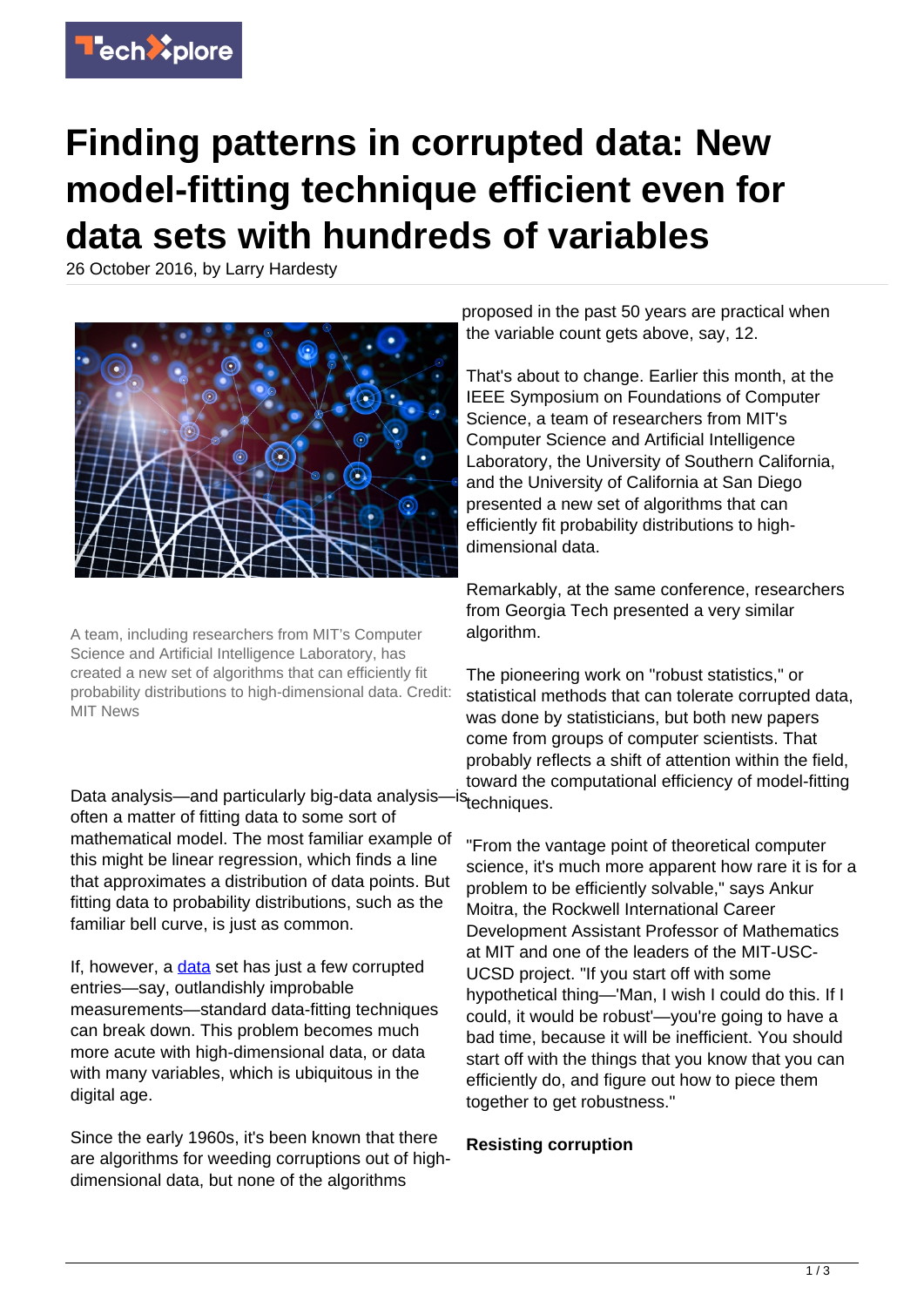

To understand the principle behind robust statistics, algorithms that adopted this approach, the number Moitra explains, consider the normal distribution—the bell curve, or in mathematical parlance, the one-dimensional Gaussian distribution. The one-dimensional Gaussian is completely described by two parameters: the mean, graduate students in electrical engineering and or average, value of the data, and the variance, which is a measure of how quickly the data spreads out around the mean.

If the data in a data set—say, people's heights in a given population—is well-described by a Gaussian distribution, then the mean is just the arithmetic average. But suppose you have a data set consisting of height measurements of 100 women, and while most of them cluster around 64 inches—some a little higher, some a little lower—oneapproximately the same shape. That allows them to of them, for some reason, is 1,000 inches. Taking the arithmetic average will peg a woman's mean height at 6 feet 4 inches, not 5 feet 4 inches.

One way to avoid such a nonsensical result is to estimate the mean, not by taking the numerical average of the data, but by finding its median value. a distribution, which measures the size of its tails, This would involve listing all the 100 measurements or the rate at which the concentration of data in order, from smallest to highest, and taking the 50th or 51st. An algorithm that uses the median to estimate the mean is thus more robust, meaning it's and selecting the right one is central to the less responsive to corrupted data, than one that uses the average.

The median is just an approximation of the mean, however, and the accuracy of the approximation decreases rapidly with more variables. Big-data analysis might require examining thousands or even millions of variables; in such cases, approximating the mean with the median would often yield unusable results.

## **Identifying outliers**

One way to weed corrupted data out of a highdimensional data set is to take 2-D cross sections of the graph of the data and see whether they look like Gaussian distributions. If they don't, you may have located a cluster of spurious data points, such as that 80-foot-tall woman, which can simply be excised.

The problem is that, with all previously known

of cross sections required to find corrupted data was an exponential function of the number of dimensions. By contrast, Moitra and his coauthors—Gautam Kamath and Jerry Li, both MIT computer science; Ilias Diakonikolas and Alistair Stewart of USC; and Daniel Kane of USCD—found an algorithm whose running time increases with the number of data dimensions at a much more reasonable rate (or, polynomially, in computer science jargon).

Their algorithm relies on two insights. The first is what metric to use when measuring how far away a data set is from a range of distributions with tell when they've winnowed out enough corrupted data to permit a good fit.

The other is how to identify the regions of data in which to begin taking cross sections. For that, the researchers rely on something called the kurtosis of decreases far from the mean. Again, there are multiple ways to infer kurtosis from data samples, algorithm's efficiency.

The researchers' approach works with Gaussian distributions, certain combinations of Gaussian distributions, another common distribution called the product distribution, and certain combinations of product distributions. Although they believe that their approach can be extended to other types of distributions, in ongoing work, their chief focus is on applying their techniques to real-world data.

 **More information:** Robust estimators in high dimensions without the computational intractability. [arxiv.org/pdf/1604.06443v1.pdf](https://arxiv.org/pdf/1604.06443v1.pdf)

This story is republished courtesy of MIT News ([web.mit.edu/newsoffice/](http://web.mit.edu/newsoffice/)), a popular site that covers news about MIT research, innovation and teaching.

Provided by Massachusetts Institute of